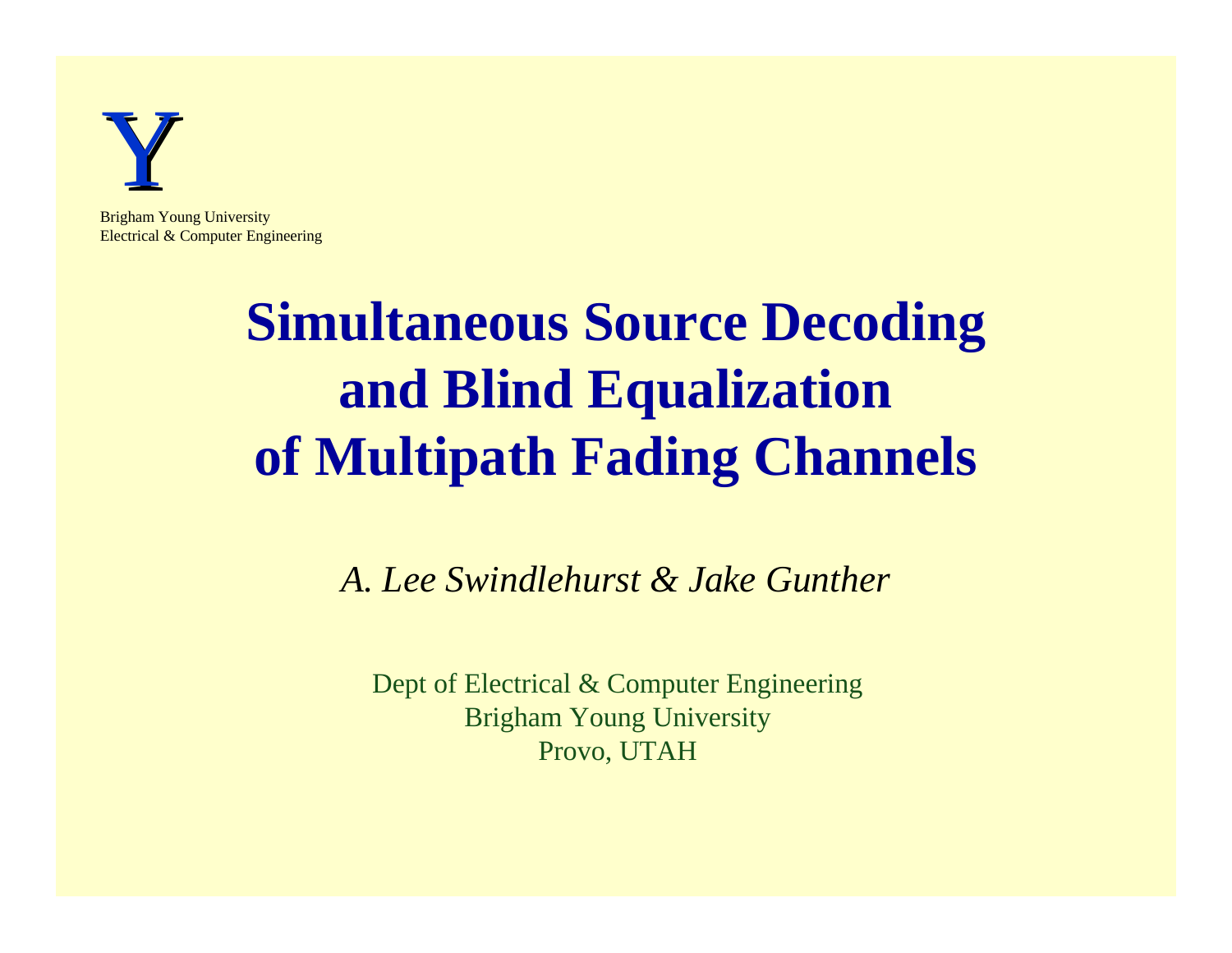

2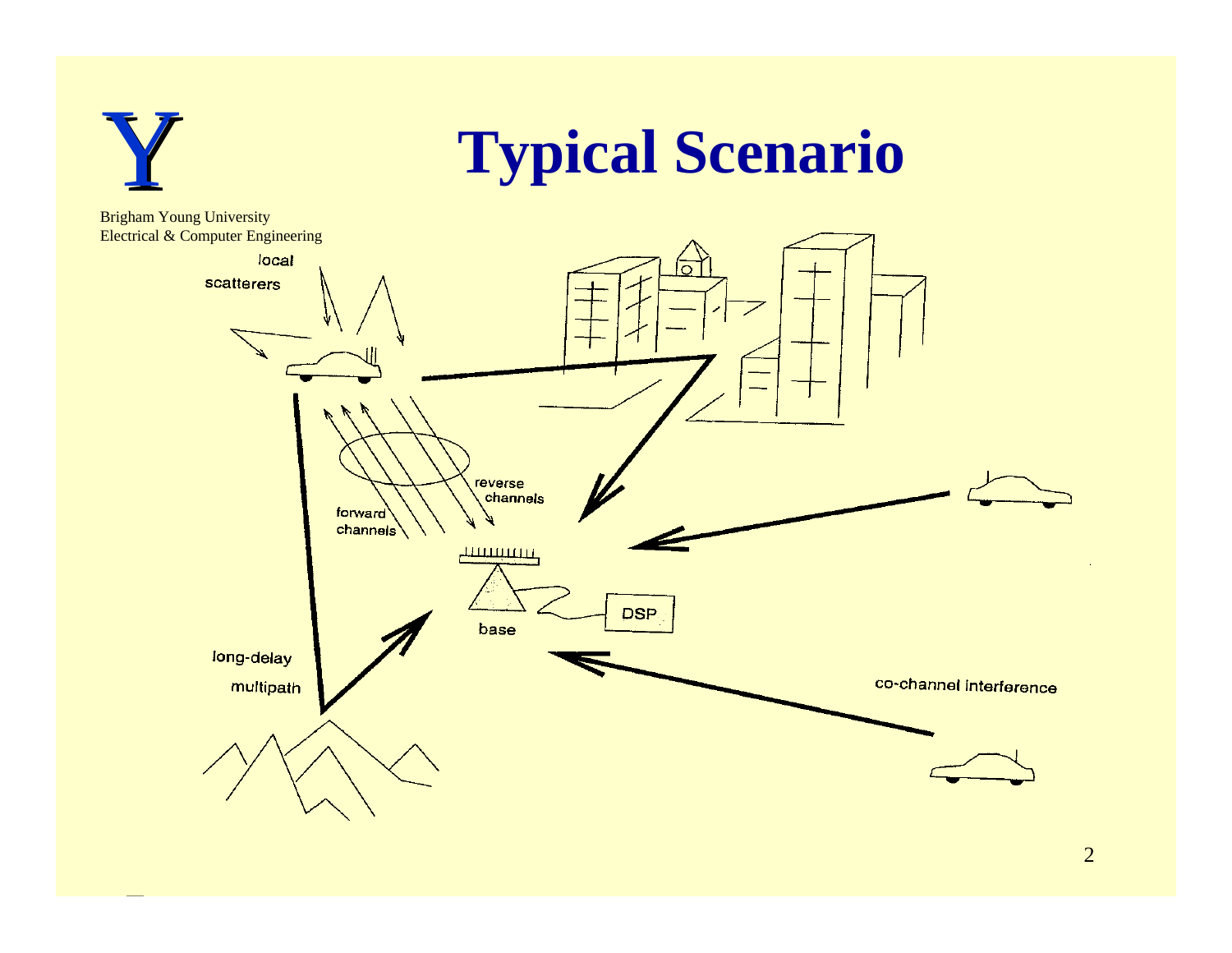

## **Problem Statement**

Recover desired user's signal (bits) in the presence of:

• noise

j

- co-channel interference
- multipath

- delay, angle, doppler spread

**Our focus:** frequency selective fading unstructured channel model negligible doppler spread no training data (blind) exploit signal alphabet & coding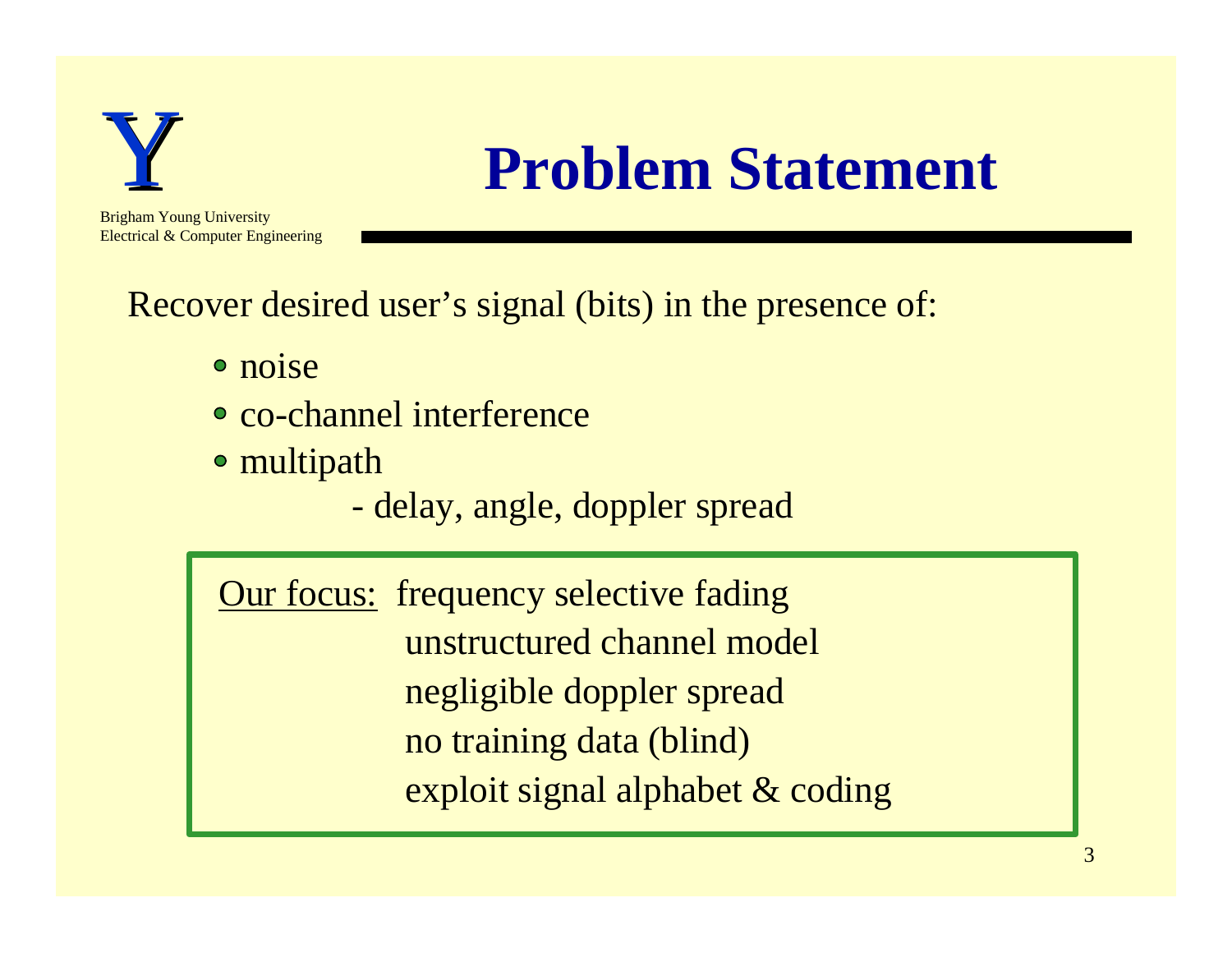

## **Standard Approach**

Brigham Young University Electrical & Computer Engineering

#### (1) Estimate Channel

- training sequence
- blind (HOS, CMA, subspace, etc.)

(2) Equalize Channel

- MMSE
- Zero-forcing filter
- ML sequence estimation (Viterbi)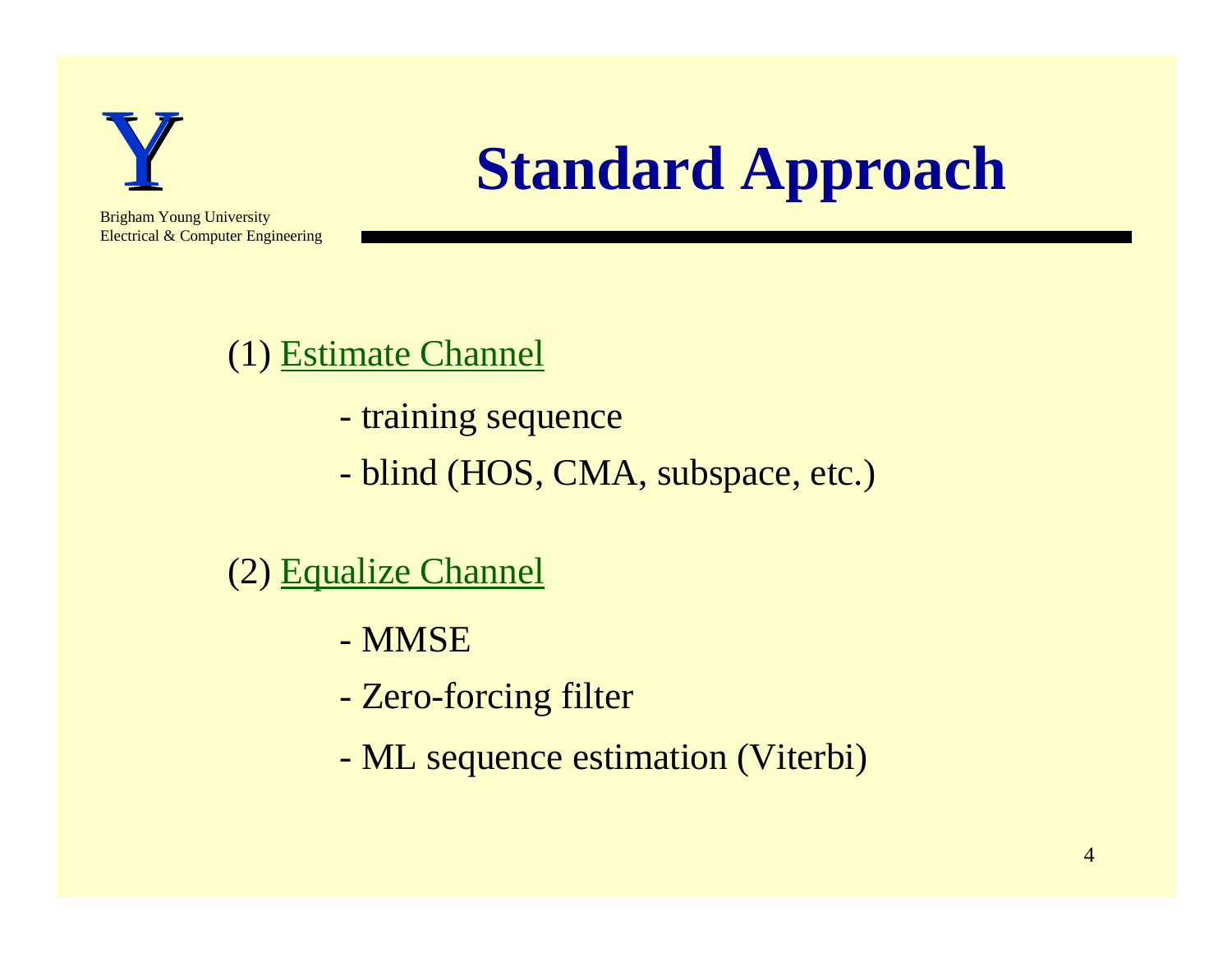

#### **Drawbacks**

- channel estimation & equalization performed in separate steps
- blind channel estimation algorithms do not exploit signal alphabet nor coding
- Viterbi is very expensive if both channel and coding memory are exploited
- block channel estimation & equalization methods not suited for time-varying scenarios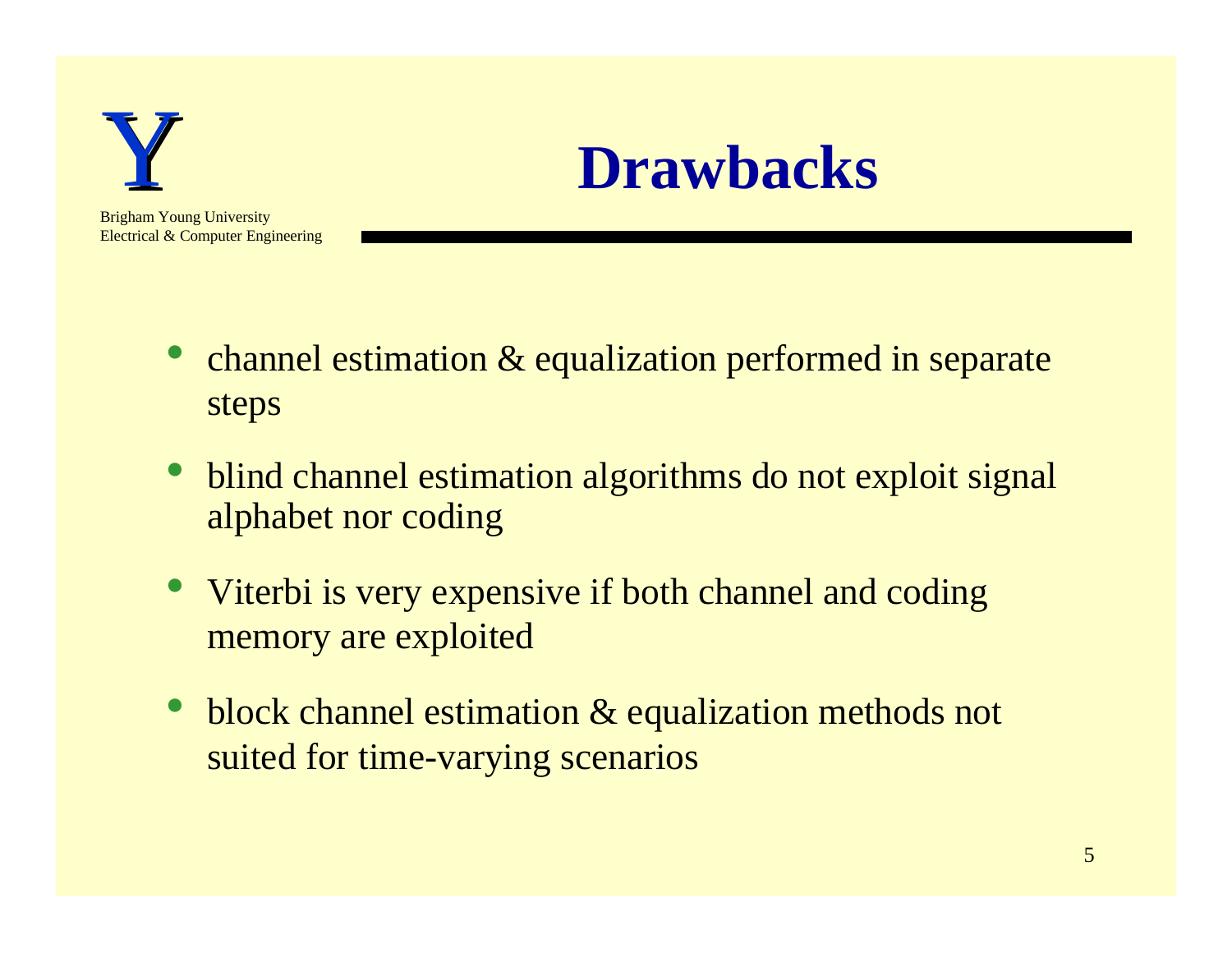

# **New Approach**

- combines equalization & channel estimation into a single step
- channel estimate need not be explicitly calculated
- exploits known signal alphabet and coding
- recursive solution allows tracking of time-varying channels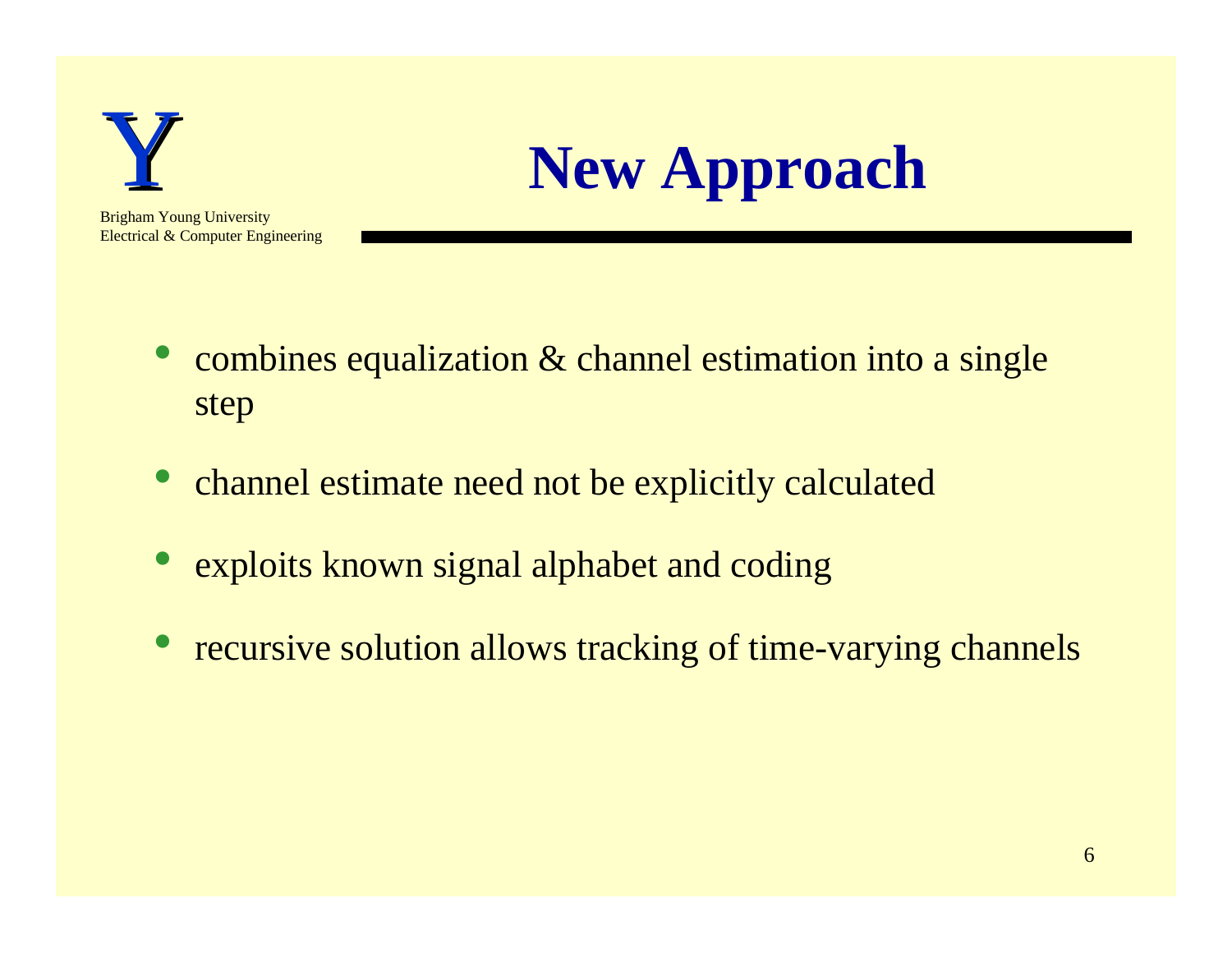### **FIR Channel Model**

$$
x_n^i = \begin{bmatrix} h_0^i & h_1^i & \cdots & h_{L-1}^i \end{bmatrix} \begin{bmatrix} s_n \\ s_{n-1} \\ \vdots \\ s_{n-L+1} \end{bmatrix}
$$
  
=  $h^i s_L(n)$ 

 $x_n^i$  = output of channel *i* at sample *n*  $s_n = n^{th}$  transmitte d symbol  $h_k^i = k^{th}$  tap of FIR channel i

7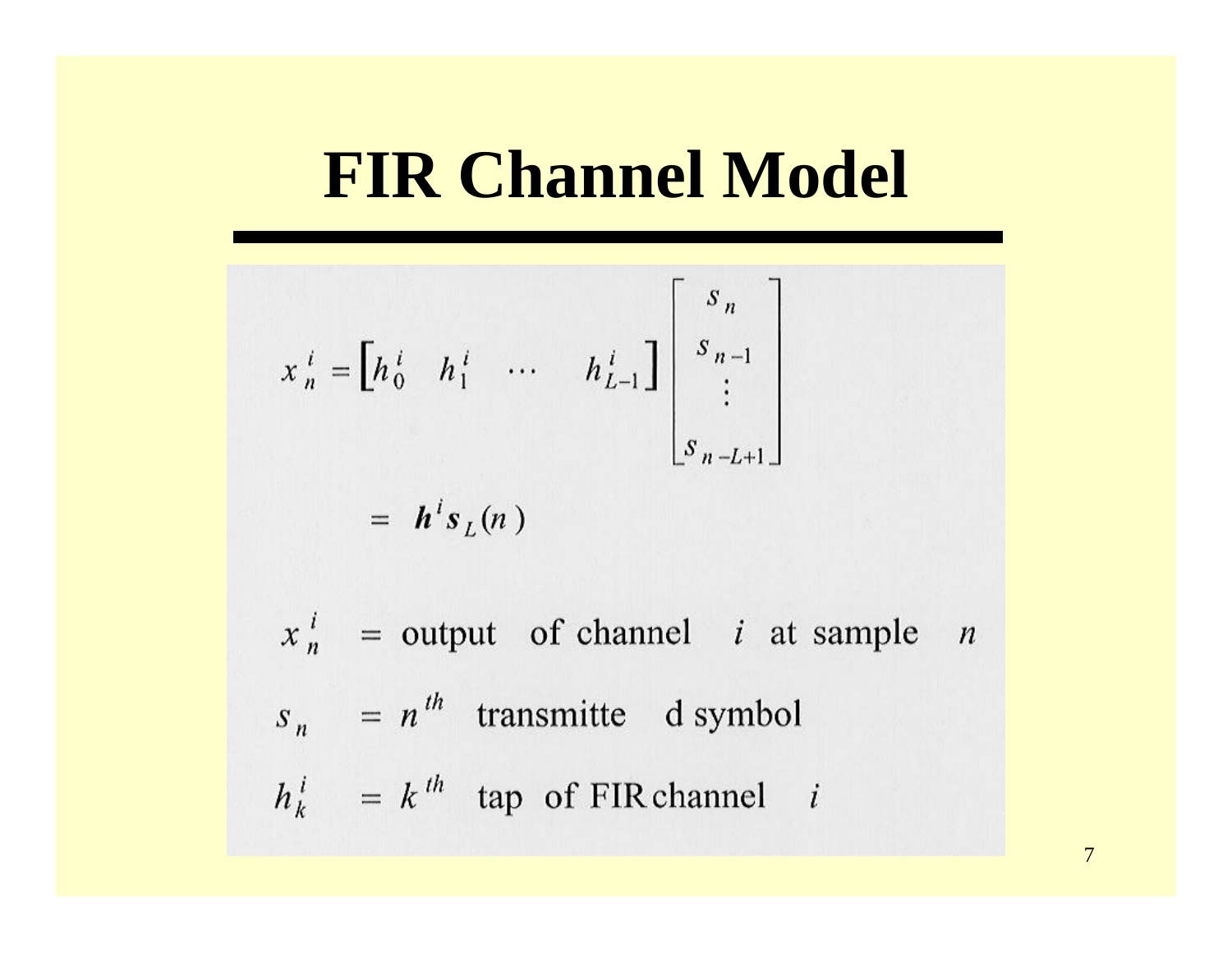

## **Vector Channel Model**

Brigham Young University Electrical & Computer Engineering

Assume we have *M* such channels:

$$
\boldsymbol{x}(n) = \begin{bmatrix} x \frac{1}{n} \\ \vdots \\ x \frac{M}{n} \end{bmatrix} = \begin{bmatrix} \boldsymbol{h}^1 \\ \vdots \\ \boldsymbol{h}^M \end{bmatrix} \boldsymbol{s}_L(n)
$$

 $=$  **H**  $\mathbf{S}_{L}(n)$ 

- *H* is an *MxL* channel matrix
- all channels need not have maximum length *L*
- we assume that *H* is full rank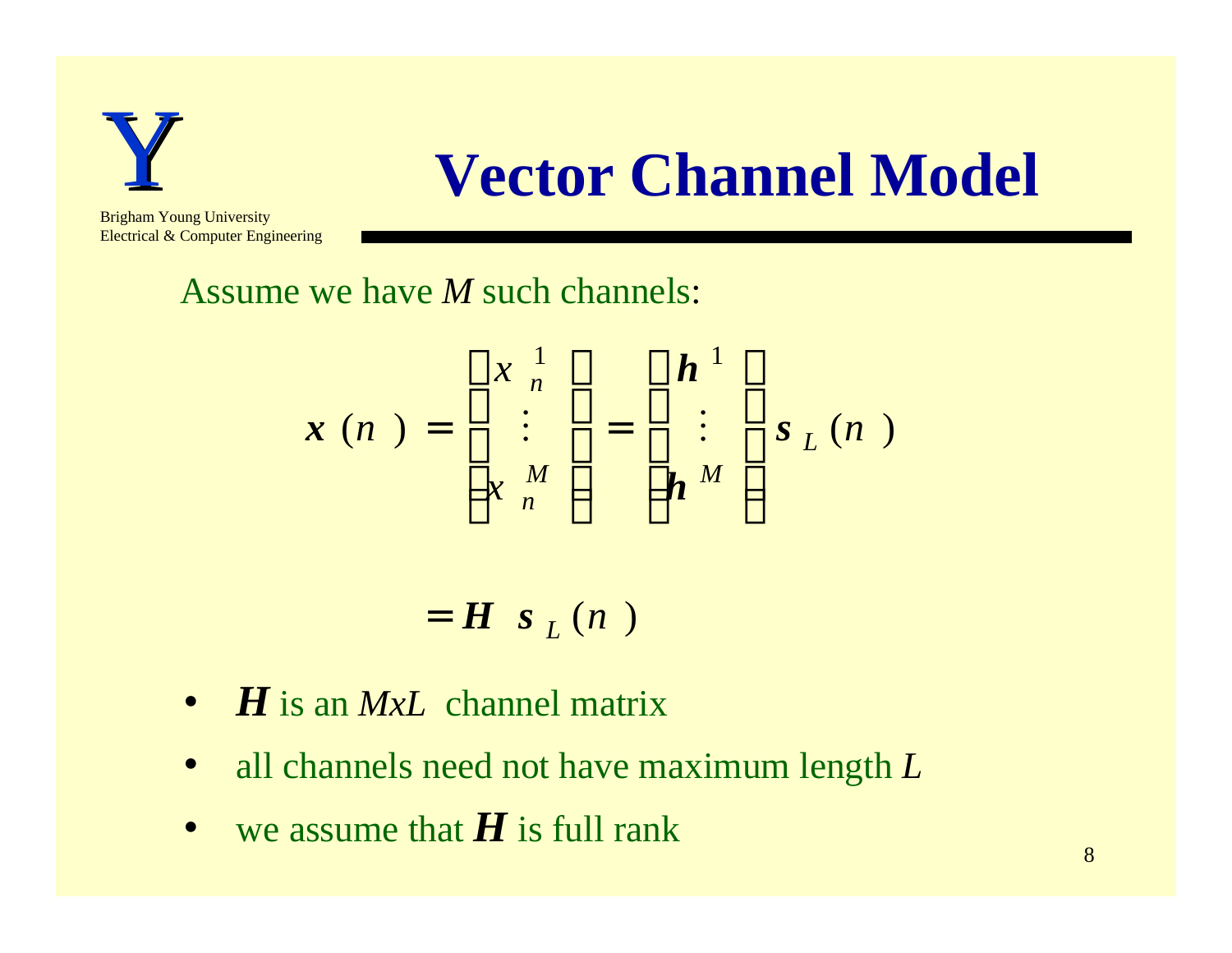

#### **An Alternative Model**

FIR model not necessarily always the "best"; can use structure based on physical parameters:

$$
\mathbf{x}(n) = \sum_{k=1}^{K} a(\theta_k) s(n - \tau_k)
$$

 $a \in \Theta_k$ ) = array response to arrival k *k th*  $\theta_k$  = spatial parameters (DOA, pol, etc)  $\tau_k$  = time delay of k<sup>th</sup> multipath arrival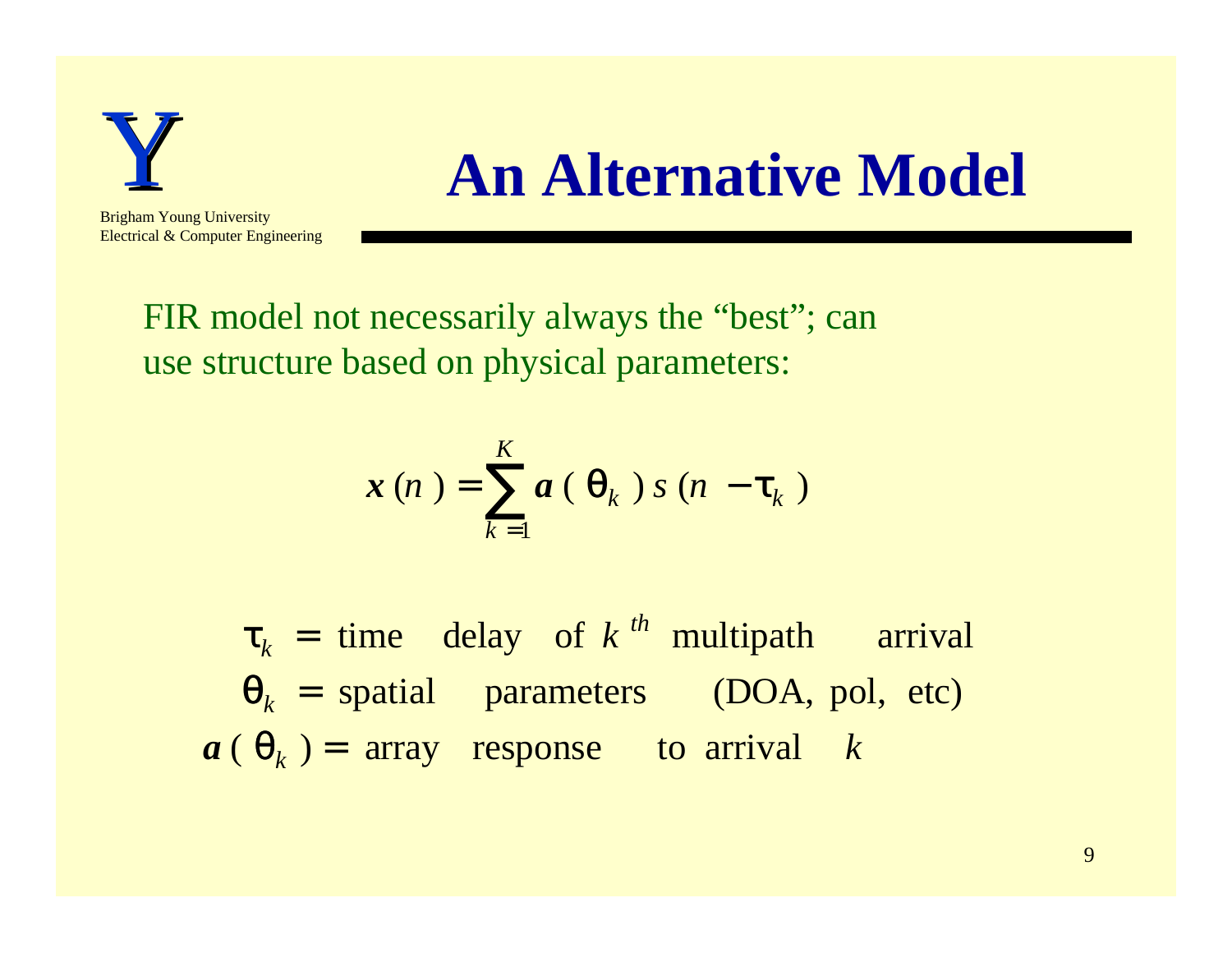

## **Stack to Create Low-Rank Subspace**

Brigham Young University Electrical & Computer Engineering



 $=$ *H*  $s_{L+P}(n)$ 

- choose  $P$  so that  $H$  is "tall"
- <u>key idea:</u> if *H* is full rank, then  $span(H)$  completely determines *H*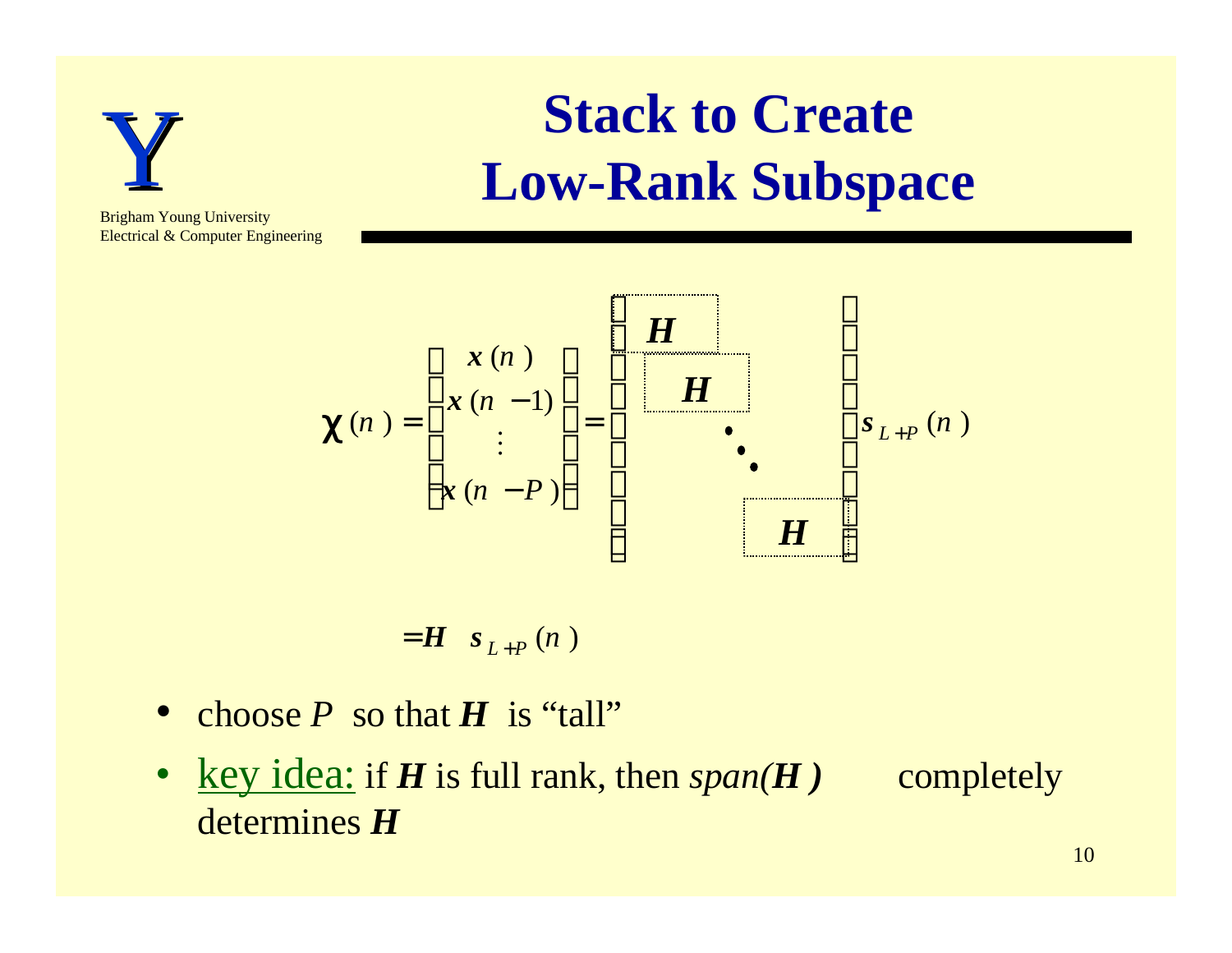

#### **Standard Approach Revisited**

Brigham Young University Electrical & Computer Engineering

> (1) Collect enough data so that *span(H* ) can be estimated. (2) Determine *H* from *span(H* ) (3) Use Viterbi with branch metrics  $X(n) = [\chi(n) \quad \chi(n-1) \quad \cdots \quad \chi(n-N)]$

$$
\left\| \boldsymbol{x} \left( n \right. \right) - \hat{\boldsymbol{H}} \hat{\boldsymbol{s}}_{L}^{\prime} \left( n \right. \left. \right) \right\|^{2}
$$

to exploit known signal alphabet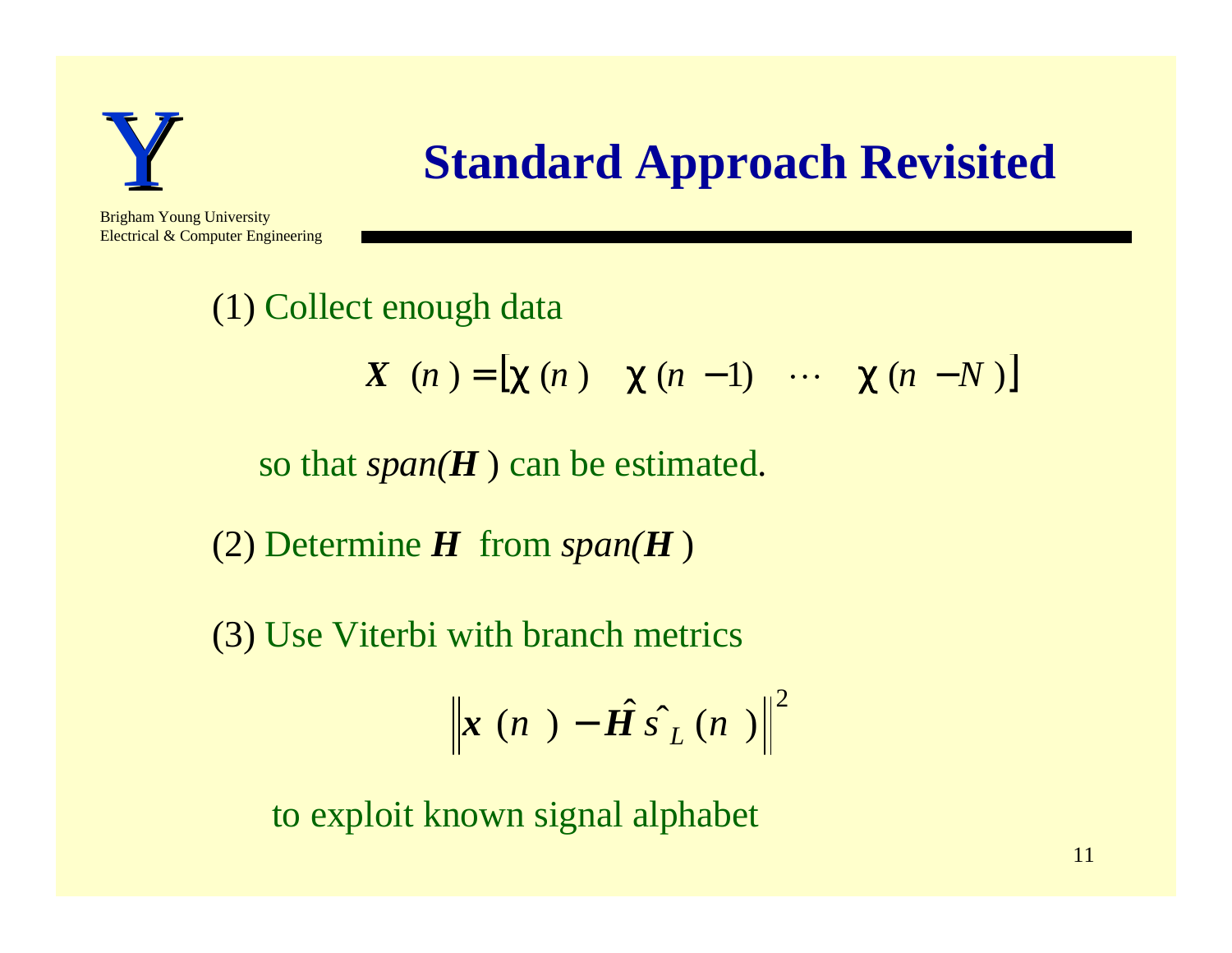

#### **An Alternative View: Row Subspaces**

Brigham Young University Electrical & Computer Engineering

$$
\begin{aligned} \mathbf{X} \quad (n) &= \left[ \chi \ (n) \quad \chi \ (n-1) \quad \cdots \quad \chi \ (n-N) \right] \\ &= \mathbf{H} \quad \left[ \mathbf{s} \ (n) \quad \mathbf{s} \ (n-1) \quad \cdots \quad \mathbf{s} \ (n-N) \right] \\ &= \mathbf{H} \quad \mathbf{S} \ (n) \end{aligned}
$$

• Note that *S* (*n*) is a Hankel matrix

• Let  $G(n)$  be a basis for *null*  $(X(n))$ :  $X(n) G(n) = 0$ 

• *H* full rank  $\Rightarrow$  *S* (*n*) *G* (*n*)  $=$  0 as well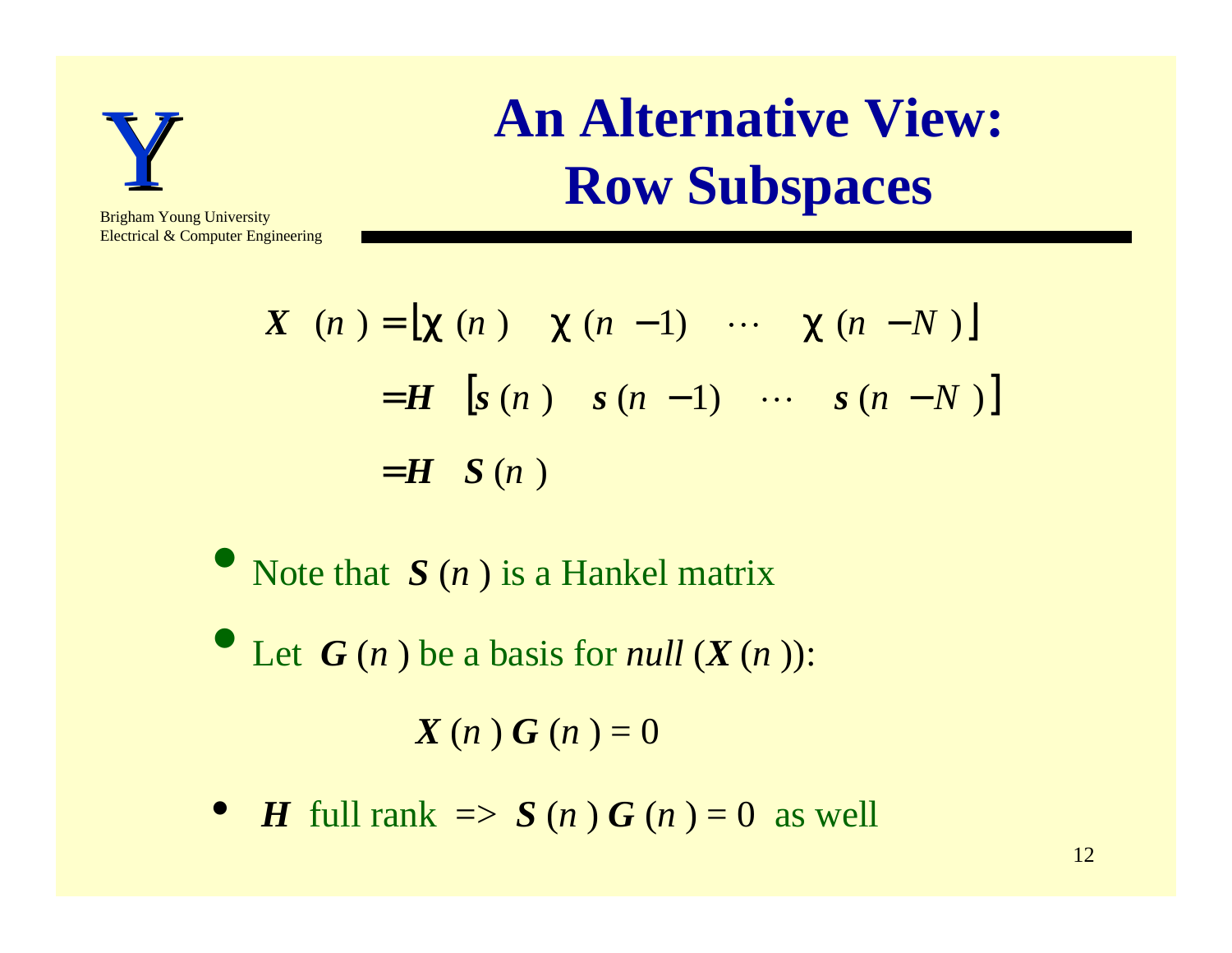



- From *span* (*H* ) we can get the channel *<sup>H</sup>* (which is used to find *S* (*n* ) by Viterbi, etc)
- Since  $S(n) G(n) = 0$ , can we get  $S(n)$ from  $span(G)$ ?

YES, but only an unstructured *S* (*n* )

 NO, if we want signal alphabet & coding structure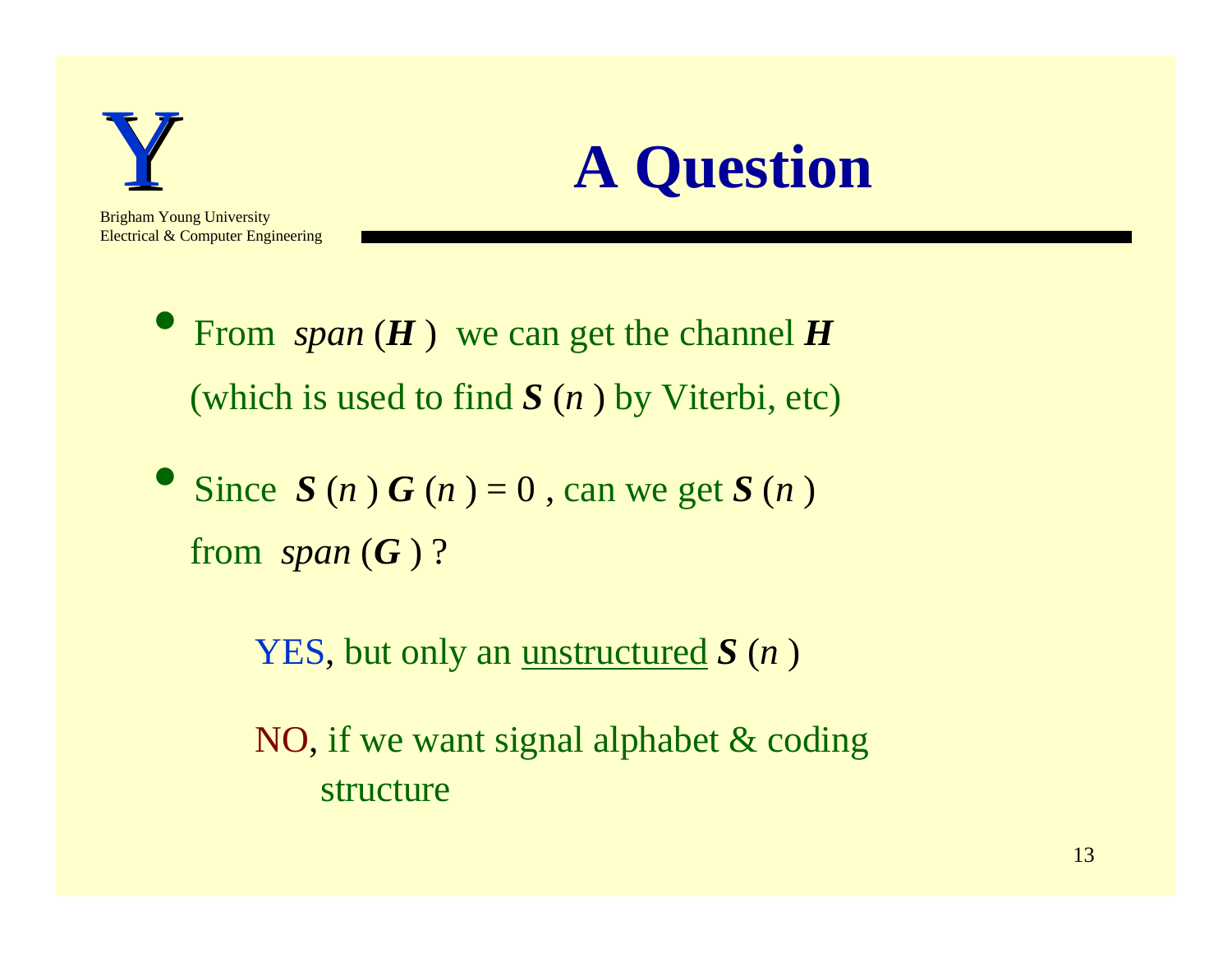

Electrical & Computer Engineering

## **Exploiting Hankel Structure**

Each of the following equations has a row in common :

- $S(n-1)G(n-1) = 0$  $S(n)G(n) = 0$ M M row 2 row 1
- $S(n Q + 1) G(n Q + 1) = 0$ row Q

call this row

$$
\boldsymbol{b}(n) = \begin{bmatrix} s_n & s_{n-1} & \cdots & s_{n-N} \end{bmatrix}
$$

then

**b** (n) **G** (n) = **b** (n) 
$$
[G(n) G(n-1) \cdots G(n-Q+1)] = 0
$$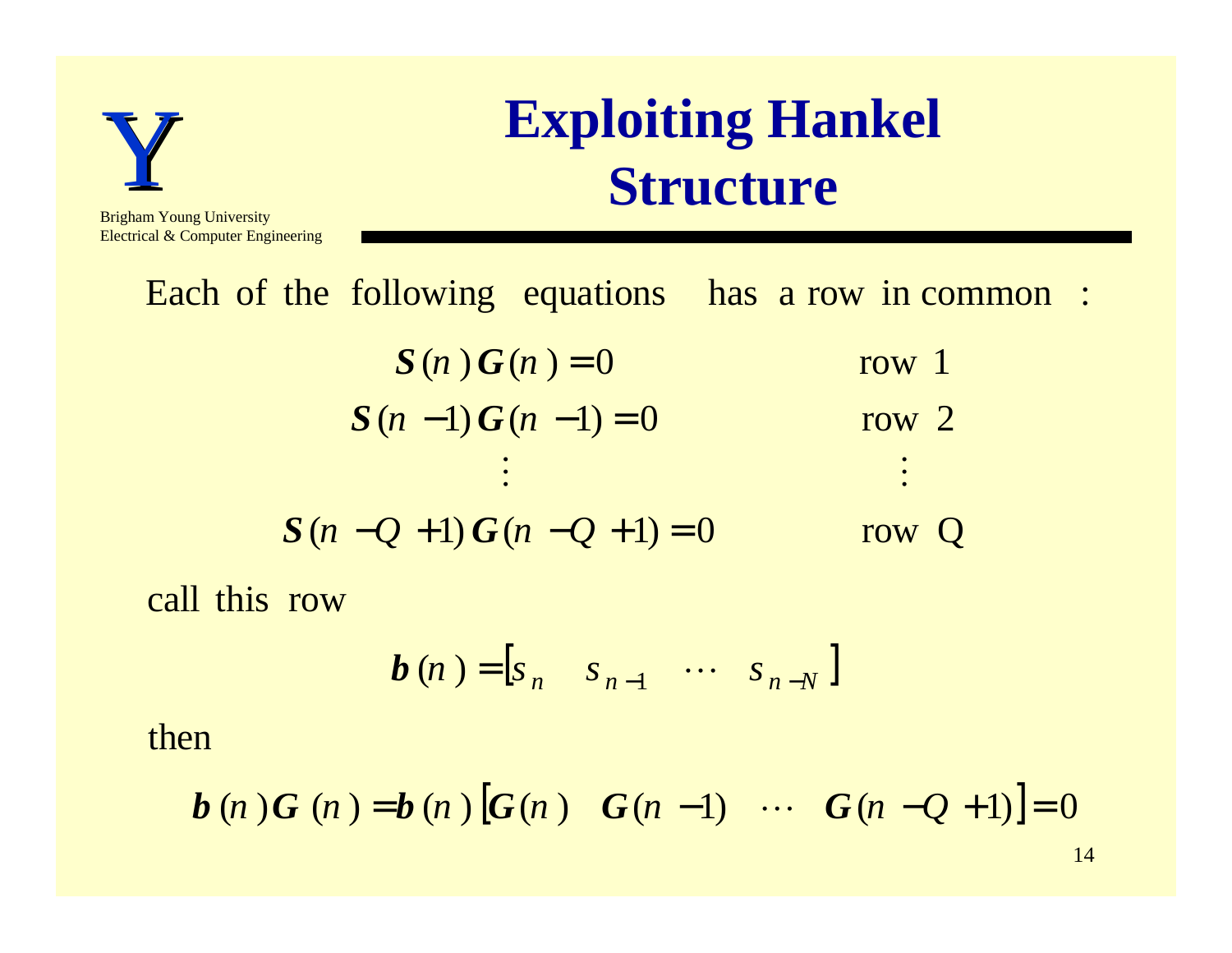

## **Some Observations**

Brigham Young University Electrical & Computer Engineering

- With *d* co-channel users,  $\boldsymbol{b}$  (*n*) has *d* rows instead of one.
- **•** If *H* is full rank, and *Q* large enough so that *G* (*n* ) is "fat", there is only one solution *b* (*n* )
- *Idea:* Find vector in nullspace of *<sup>G</sup>* (*n*) with elements from signal alphabet and coding constrained. *T*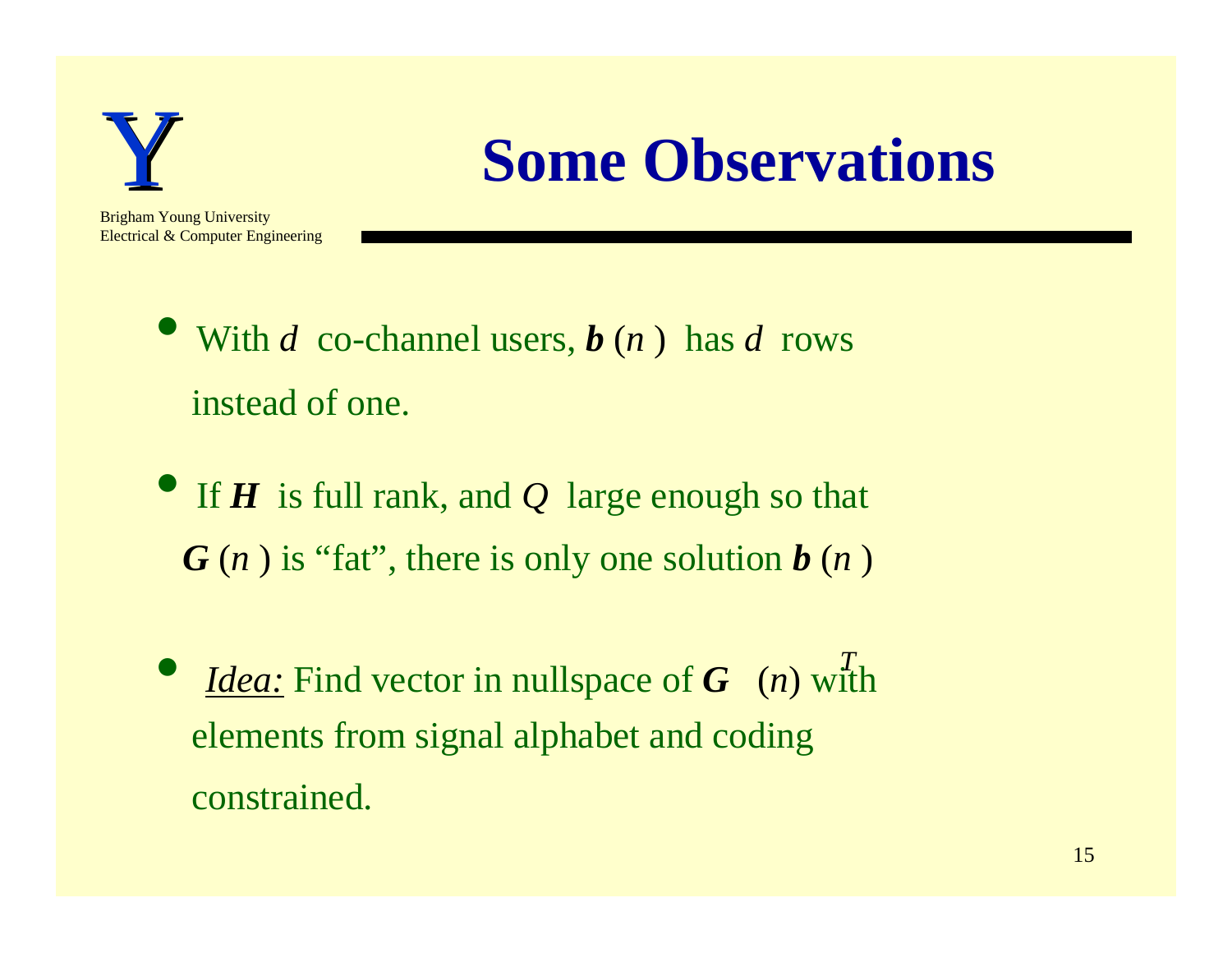

## **A Recursive Solution**

Brigham Young University Electrical & Computer Engineering

- Set  $\hat{b}(n) = [s_n \quad \hat{s}_{n-1} \quad \cdots \quad \hat{s}_{n-N}]$  and solve for *s* by minimizing 2  $\gamma(n) = | \hat{b}(n)G(n)$  *n*
- Use rank revealing URV for fast *G* (*n* ) update
- Insensitive to imprecisely known channel length (structure of *H* not explicitly used)
- Use Viterbi with branch metric  $γ(n)$ ; trellis only requires memory for coding depth
- Solution separates for multiple users: single trellis per user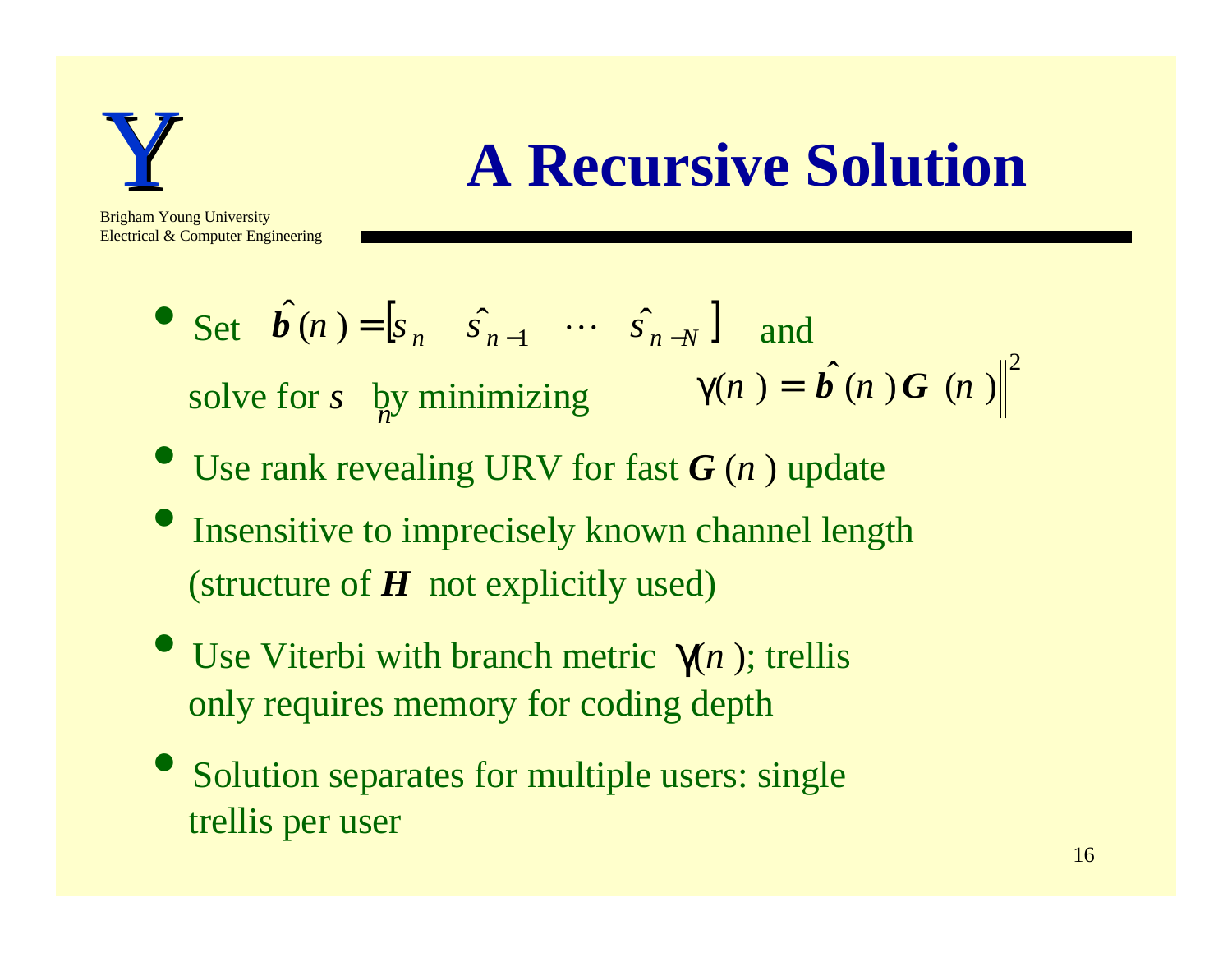

17

 $\overline{8}$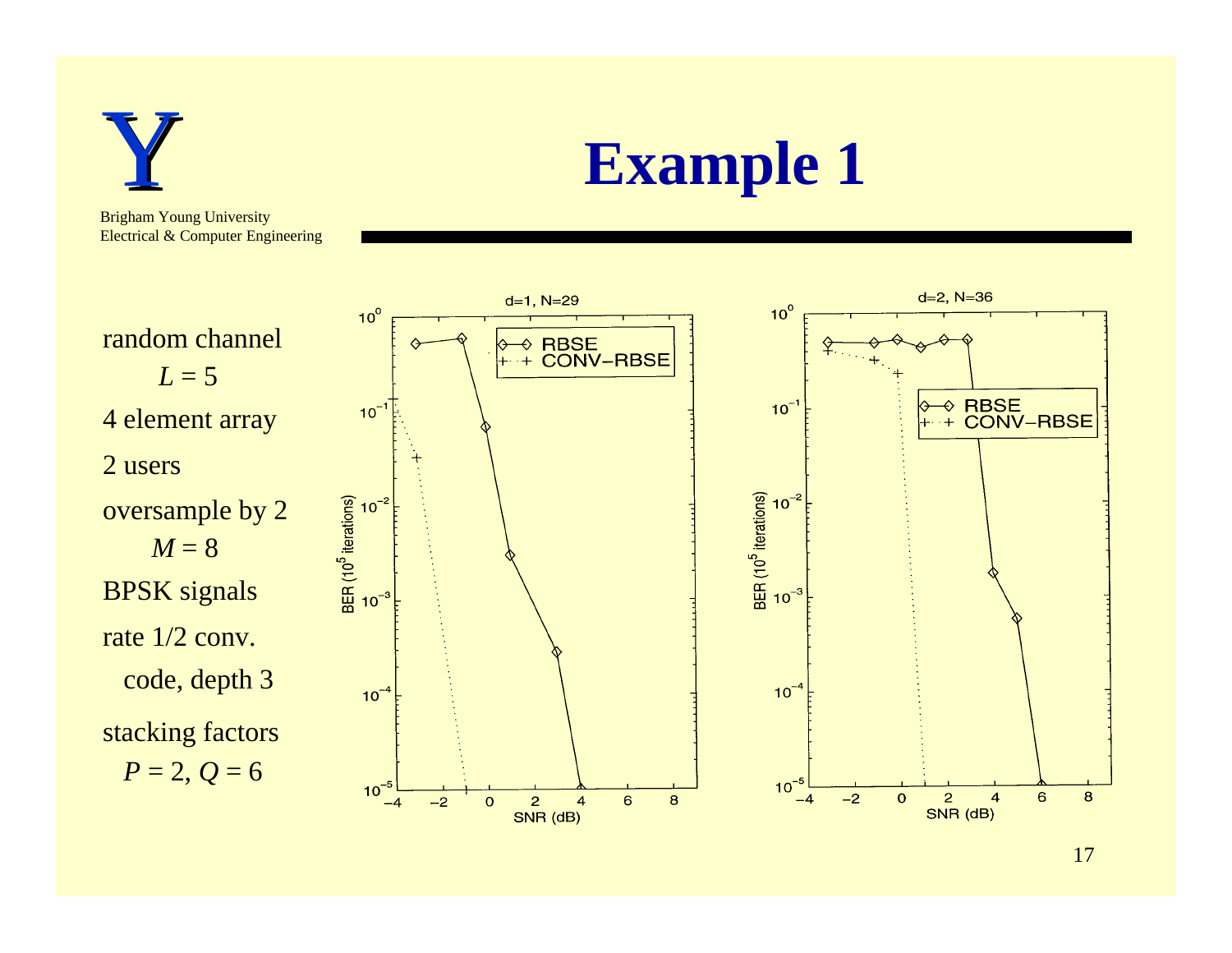